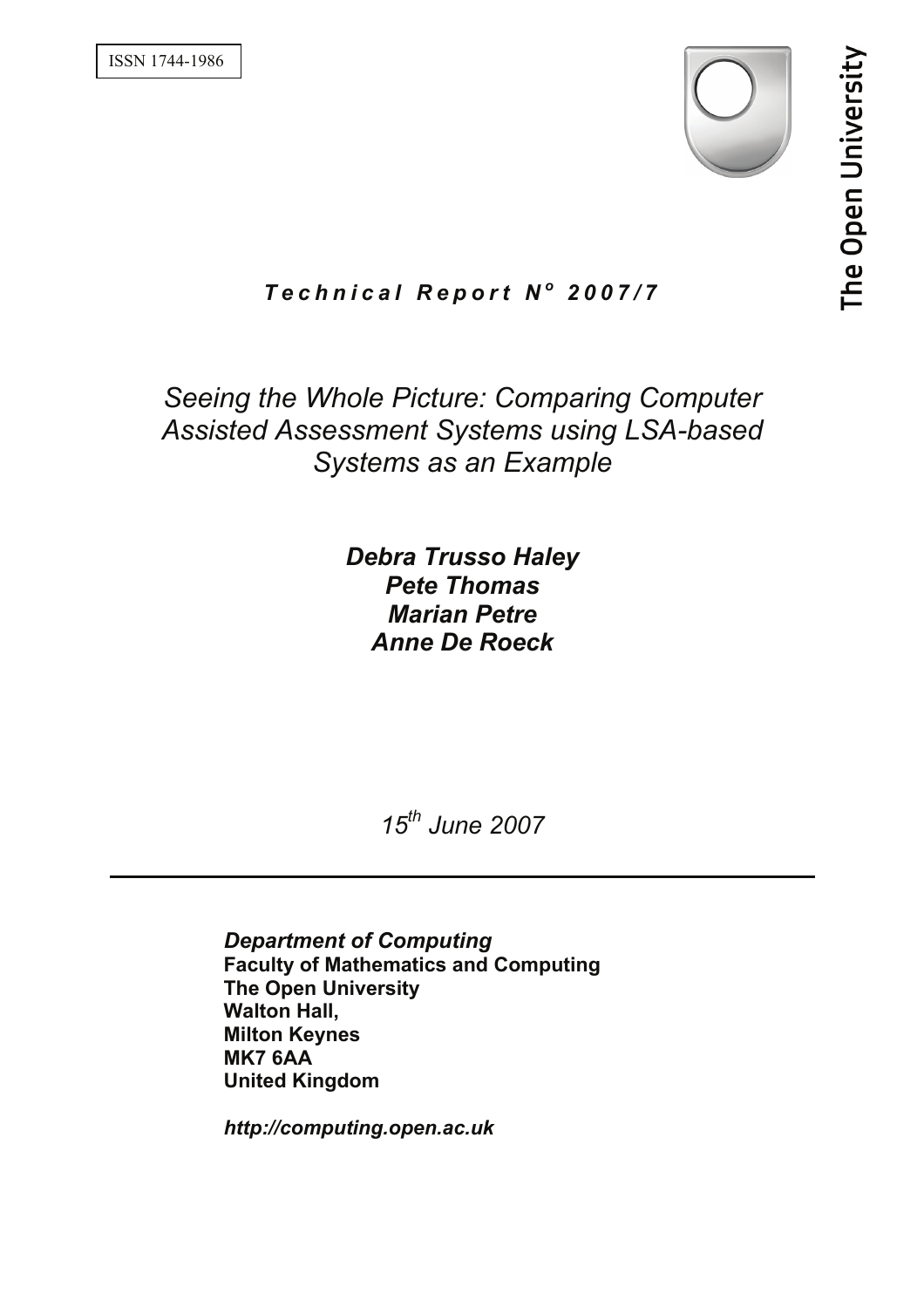## **Seeing the Whole Picture: Comparing Computer Assisted Assessment Systems using LSA-based Systems as an Example**

Debra Trusso Haley, Pete Thomas, Marian Petre, Anne De Roeck The Centre for Research in Computing The Open University Walton Hall, Milton Keynes MK7 6AA UK D.T.Haley, P.G.Thomas, M. Petre, A.DeRoeck at open.ac.uk

### **Abstract**

This paper presents a framework for evaluating computer assisted assessment (CAA) systems. It discusses why the framework can be useful for both producers and consumers of these automatic aids to assessing learners. The framework builds on previous work to analyse Latent Semantic Analysis- (LSA) based systems, a particular type of CAA, that produced a research taxonomy that could help LSA CAA developers to publish their results in a format that is comprehensive, relatively compact, and useful to other researchers. The paper contends that, in order to see a complete picture of a CAA system, certain pieces must be emphasised. It presents the framework as a jigsaw puzzle whose pieces join together to form the whole picture and provides an example of the utility of the framework by presenting some empirical results from our LSA-based CAA system that marks questions about html. Finally, the paper suggests that the framework is not limited to LSAbased systems. With slight modifications, it can be applied to any CAA system.

### **1 Introduction**

Assessment is an important component of teaching programmers. Researchers (Berglund, 1999; Daniels, Berglund, Pears, & Fincher, 2004) report that assessment can have a strong effect on student learning. Unfortunately, frequent assessment can be an onerous task. Various computer assisted assessment (CAA) systems have been created to save time by automating assessment. CourseMarker is a CAA tool for marking programs (http://www.cs.nott.ac.uk/~ceilidh/). Other CAA systems mark essays or short answers. For example, see (Burstein, Chodorow, & Leacock, 2003) for a CAA that grades essays and (Wiemer-Hastings, Graesser, & Harter, 1998 ) for a tutoring system that evaluates answers in the domain of computer science.

We are interested in providing tools, such as formative online tests, that improve the learning of programming and computing in general. We have developed a tool (Thomas, Waugh, & Smith, 2005) that is part of an online system to mark diagrams produced by students in a database course. We are developing a Latent Semantic Analysis-based CAA (D. Haley, Thomas, De Roeck, & Petre, 2007) to mark short answers about html and other areas in computer science. We chose LSA because it has been used successfully in the past to mark general knowledge essays (Landauer, Foltz, & Laham, 1998) and shows promise in our area of short answers in the domain of computer science.

Our work with LSA has highlighted a significant challenge – the developer must choose many options that are intrinsic to the success of any LSA-based marking system. A review of the literature (D. T. Haley, Thomas, De Roeck, & Petre, 2005) revealed that although many researchers have reported work with LSA, it is difficult to get a full picture of these systems. Some of the missing information includes type of training corpus and examples of questions being marked as well as the fundamental LSA options such as weighting function and number of dimensions in the reduced matrix.

Evaluation of the marking systems is a crucial topic because automatic marking systems will not be used if people do not have faith in their accuracy. Not only is there no agreed-upon *level* of acceptable accuracy, there is no agreed-upon *method* by which to measure the accuracy of these CAA systems.

The state of knowledge about CAA would be improved if researchers were able to share each others' experience in a meaningful way. It is difficult to compare these systems because no uniform procedure exists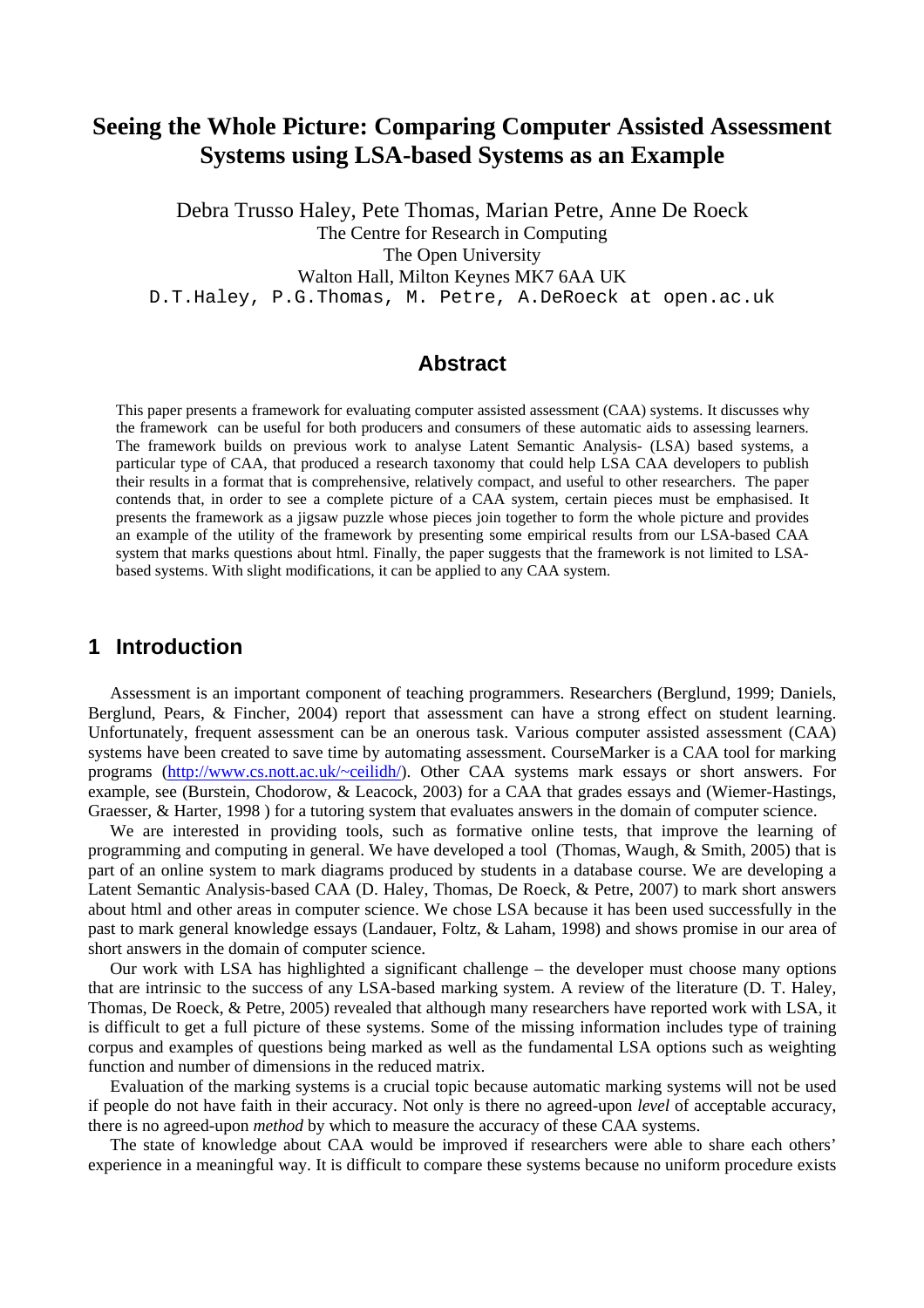for reporting CAA results. This paper attempts to fill that gap by proposing a framework for reporting on and evaluating automatic assessment tools.

#### **1.1. Contribution**

The major contribution of this paper is a two-part framework for comparing computer assisted assessment (CAA) systems. It is based on a research taxonomy (D. T. Haley et al., 2005) developed to compare Latent Semantic Analysis (LSA) based educational applications. The framework can be of value to both producers and consumers of CAA.

Producers are researchers and developers who design and build assessment systems. They can benefit from the framework because it provides a relatively compact yet complete description of relevant information about the system. If producers of CAAs use the framework, they can contribute to the improvement of CAA state-of-the-art by adding to a collection of comparable data.

Consumers are organisations, such as universities, that wish to use a CAA system. CAA consumers are, or should be, particularly interested in two areas. The most important area is the accuracy of the results. But what does accuracy mean and how do we measure it? We believe that a CAA system is *good enough* if its marks correlate to human markers as well as human markers correlate with each other. We discuss various ways to measure accuracy in previous work (D. Haley et al., 2007).

#### **1.2. The Framework**

The first part of the framework, which is for describing a CAA, can be visualised as the jigsaw puzzle in Figure 1. Figure 2 shows the second part of the framework - the evaluation of the CAA. We contend that all the pieces of this puzzle must be present if a reviewer wants to see the whole picture.

The important categories of information for specifying a CAA are the items assessed, the training data, and the algorithm-specific technical details. The general type of question (e.g., essay, multiple choice) is crucial for indicating the power of a system. The granularity of the marking scale provides important information about the accuracy – it is easier to mark a 3 point question than one worth 100 points. The number of items assessed provides some idea of the generalise-ability and validity of the results. Both the number of unique questions and the number of examples of each question contribute to the understanding of the value of the results. The second category comprises the technical details of the algorithm used. Haley, et al (2005) discuss why these options are of interest to producers of an LSA-based CAA. The central piece of Figure 1 shows LSA-specific options, but these could be changed if the CAA is based on a different method. The corpus used to train the CAA is another crucial category. Both the type and amount of text help to indicate the amount of human effort needed to gather this essential element of CAAs. Some systems (LSA for one (D. Haley et al., 2007)) need two types of training data – general text about the topic being marked and specific previously marked answers for calibration. Information about both these types of training data should be included.



Figure 1. First part of framework: comparing Computer Assisted Assessment systems

Anyone interested in developing or using a CAA will be interested in its evaluation. The accuracy of the marks is of primary importance. A CAA exhibiting poor agreement with human markers is of little value. Our previous work (D. T. Haley et al., 2005) showed that different researchers report their results using different methods. Ideally, all researchers would use the same method for easily comparable results. If researchers fail to reach a consensus, they should at least clearly specify how they determined the accuracy of their results. The other two pieces of the evaluation picture are usability and effectiveness. These pieces are of interest to consumers wanting to choose among deployed systems.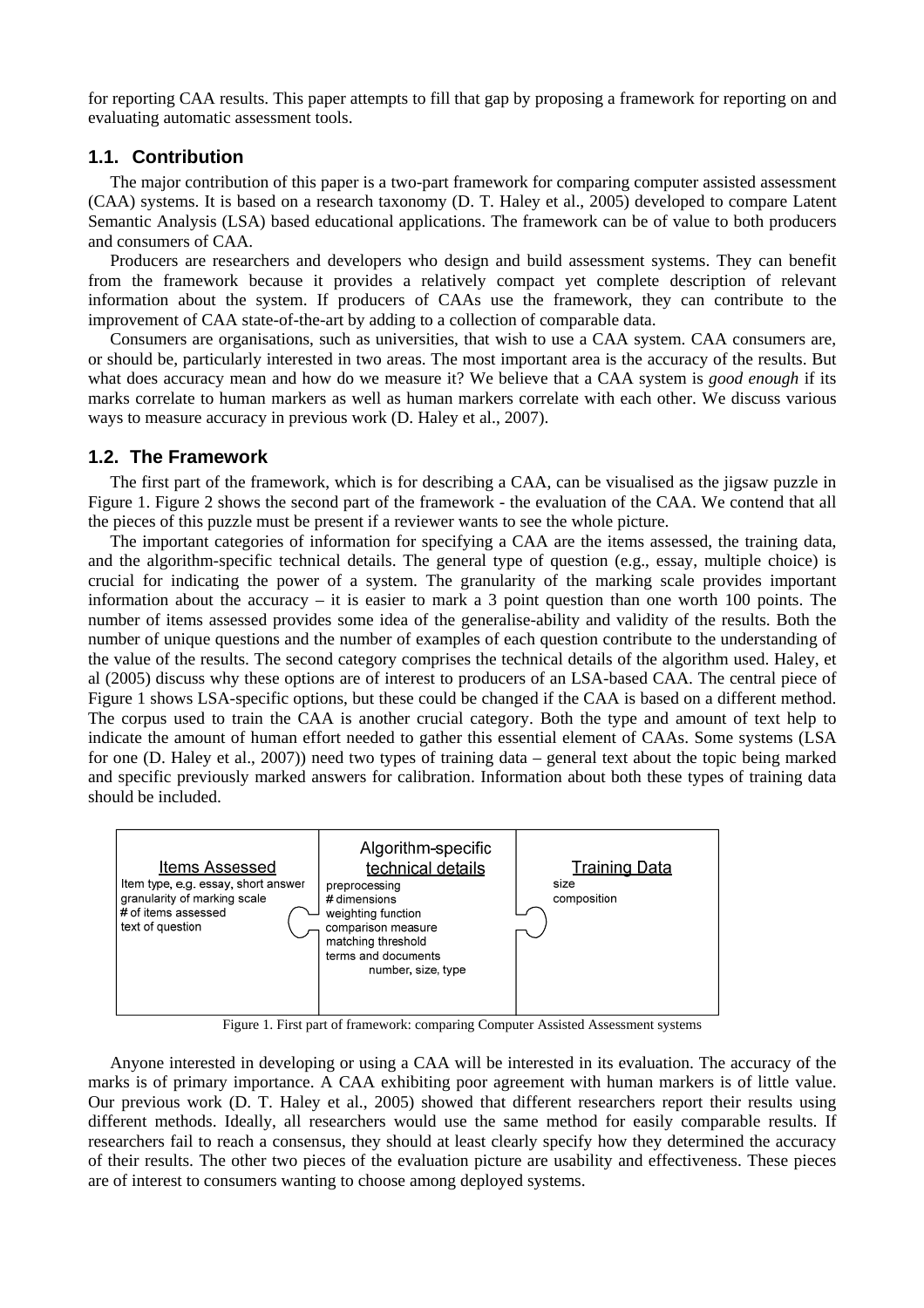

Figure 2. Second part of framework: evaluating Computer Assisted Assessment systems

#### **1.3. Organization of the paper**

Section 2 gives background on the development of the taxonomy from which the framework was devised. Section 3 shows how the framework can be used through an example of our LSA-based CAA system (which was used to mark questions about html) and discusses the lessons learned from using the framework. Finally, Section 4 concludes by suggesting how the framework can be expanded from LSA-based CAAs to other types of assessment systems. (This paper does not offer an LSA tutorial. Readers desiring a basic introduction to LSA should consult the references section.)

## **2 Research taxonomy for LSA-based CAAs**

This section summarises a research taxonomy developed in (D. T. Haley et al., 2005). It was the result of an in-depth, systematic review of the literature concerning latent semantic analysis (LSA) research in the domain of educational applications. The taxonomy was designed to present and summarise the key points from a representative sample of the literature.

The taxonomy highlighted the fact that others were having difficulty matching the results reported by the original LSA researchers (Landauer & Dumais, 1997). We found a lot of ambiguity in various critical implementation details (e.g. weighting function used) as well as unreported details. We speculated that the conflicting or unavailable information explains at least some of the inability to match the success of the original researchers.

The next subsections discuss the rationale for choosing certain articles over others and the meaning of the headings in the taxonomy.

#### **2.1. Method for choosing articles**

The purpose of the taxonomy was to summarise and highlight important details from the LSA literature. Because the literature is extensive and our interest is in the assessment of essays and related artefacts, the taxonomy includes only those LSA research efforts that overlap with educational applications. The literature review found 150 articles of interest to researchers in the field of LSA-based educational applications. In order to limit this collection to a more reasonable sample, we constructed a citer – citee matrix of articles. That is, each cell entry (i,j) was non blank if article *i* cited article *j*. The articles ranged in date from perhaps the first LSA published article (Furnas et al., 1988), to one published in May 2005 (Perez et al., 2005). We found the twenty most-cited articles and placed them, along with the remaining 130 articles, in the categories shown in Table 1.

| <b>Type of Article</b>     | Number in         | Number in       |
|----------------------------|-------------------|-----------------|
|                            | <b>Lit Review</b> | <b>Taxonomy</b> |
| most cited                 | 20                | 13              |
| LSA and ed. applications   | 43                | 15              |
| LSA but not ed. apps.      | 13                |                 |
| <b>LSI</b>                 | 11                |                 |
| theoretical / mathematical | 11                |                 |
| reviews / summaries        | 11                |                 |
| ed. apps. but not LSA      | 41                |                 |
| Total                      | 150               |                 |

**Table 1. Categories of articles in the literature review and those that were selected for the taxonomy**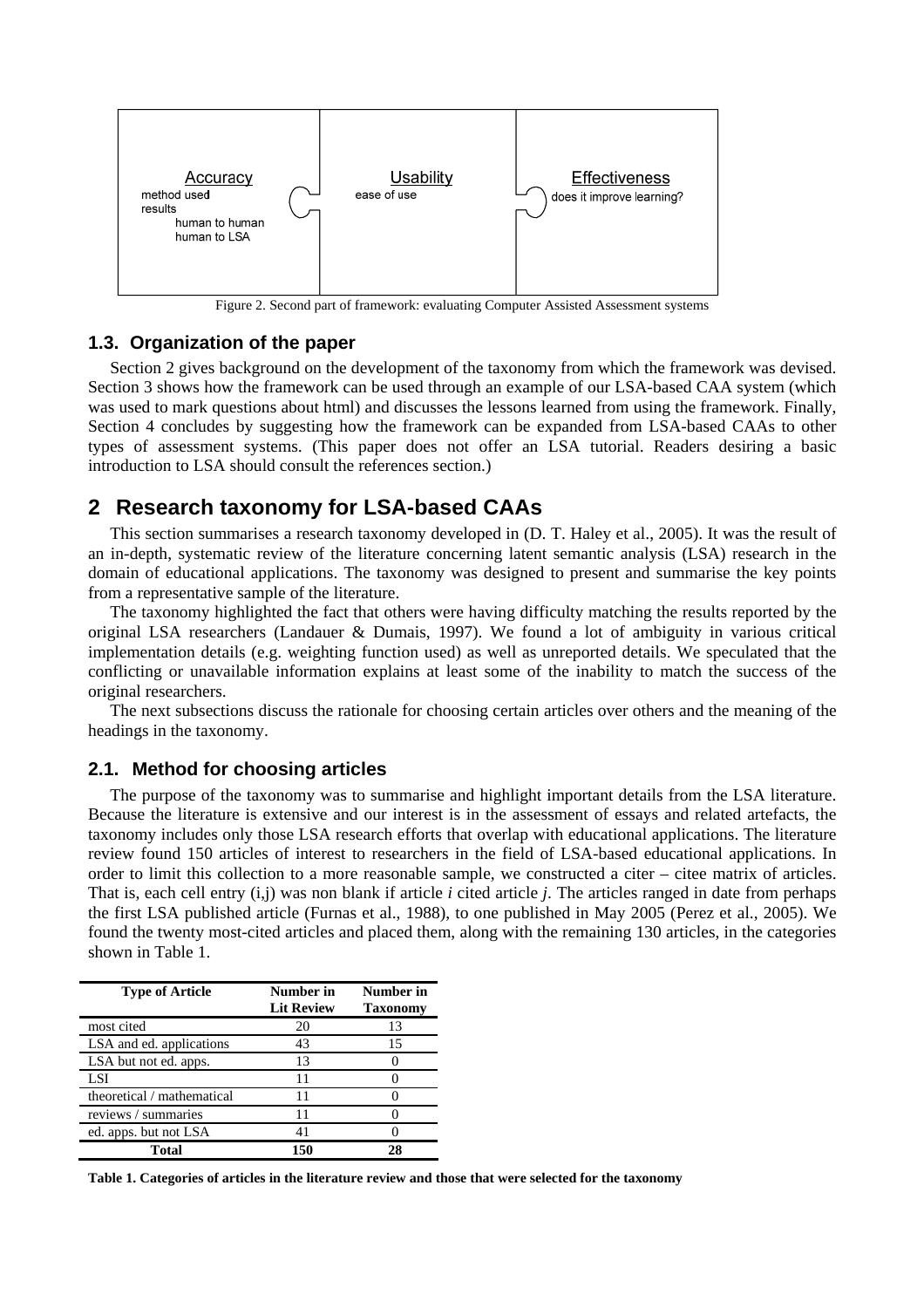We chose the twenty most-cited articles for the taxonomy. Some of these most-cited articles were early works explaining the basic theory of Latent Semantic Indexing (LSI).<sup>1</sup> Although not strictly in the scope of the intersection of LSA and educational applications, we included some of these articles because of their seminal nature. Next, we added articles from the category that combined educational applications with LSA that were of particular interest, either because of a novel domain or technique, or an important result. Finally, we decided to reject certain heavily cited articles because they presented no new information pertinent to the taxonomy. This left us with 28 articles in the taxonomy.

#### **2.2. The taxonomy categories**

The taxonomy organises the articles involving LSA and educational applications research into three main categories: an *Overview*, *Technical Details*, and *Evaluation*. Figures 3, 4, and 5 show the headings and subheadings. Most of the headings are self-explanatory; some clarifications are noted in the figures.



**Figure 3. Category A: Overview** 



**Figure 4. Category B: Technical Details** 

 $\overline{a}$ 

Researchers trying to improve information retrieval produced the LSI theory. Later, they found that LSI could be useful to analyse text and created the term LSA to describe LSI when used for this additional area.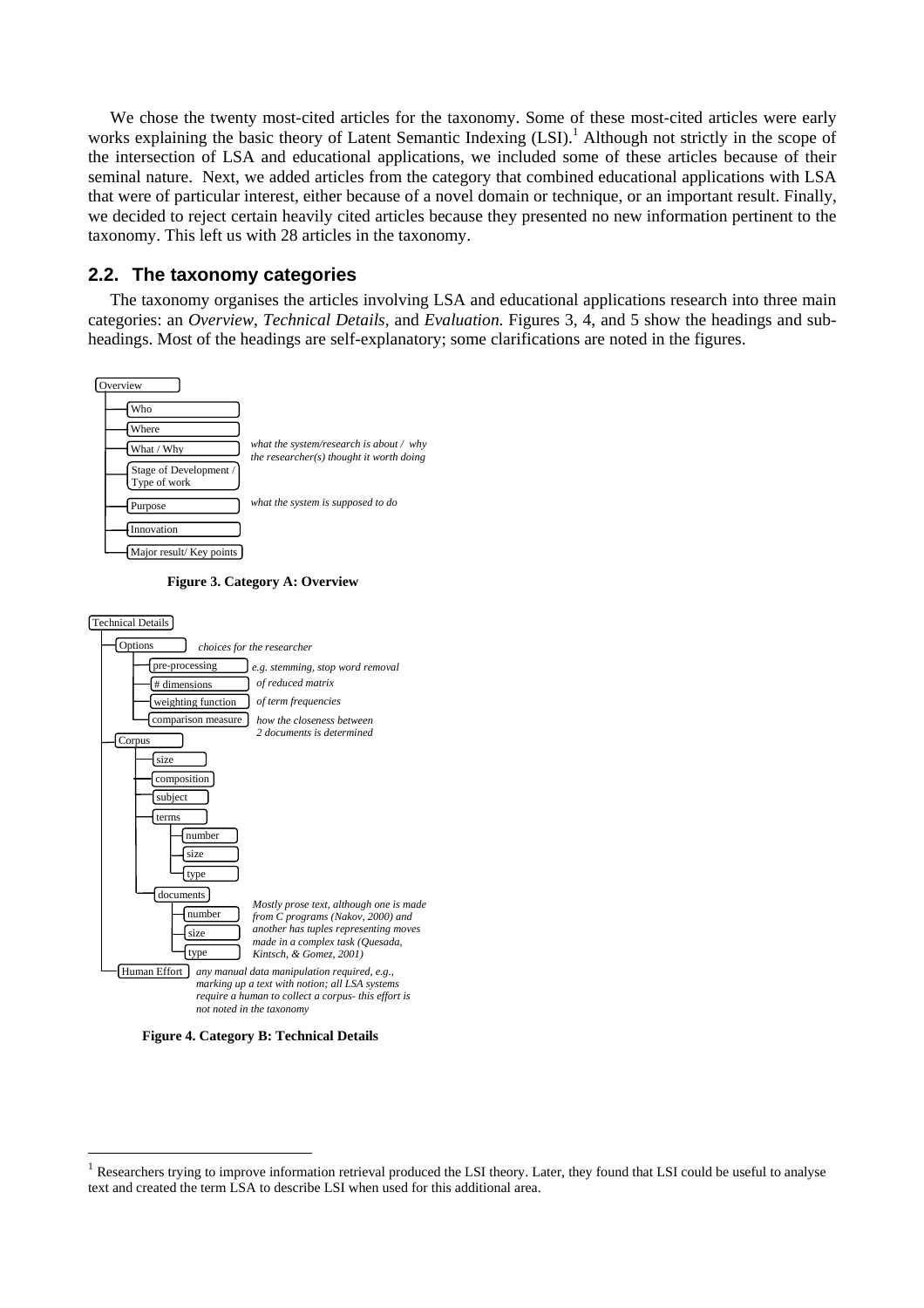

**Figure 5. Category C: Evaluation** 

Appendix A presents the taxonomy. When looking at it, the reader should keep a few points in mind. First, each line presents the data relating to one study. However, one article can report on several studies. In this case, several lines are used for a single article. The cells that would otherwise contain identical information are merged. Second, the shaded cells indicate that the data item is not relevant for the article being categorised. Third, blank cells indicate that we were unable to locate the relevant information in the article. Fourth, the information in the cells was summarised or taken directly from the articles. Thus, the *Reference* column on the far left holds the citation for the information on the entire row.

Organising a huge amount of information in a small space is not easy. The taxonomy in the appendix is based on an elegant solution in (Price, Baecker, & Small, 1993).

# **3 Using the Framework for an LSA-based CAA**

Table 2 is an example of how the framework could be used to compare different CAAs in tabular form. It starts with an overview and proceeds with the pieces in the puzzles of Figures 1 and 2. Obviously, it is very similar to the original taxonomy because it is based on it. The experience of creating and using it served to crystallize our thinking about the important elements of reporting on a CAA.

|                                          |                                                                    |                                                                               |                                                    | <b>OverView</b>                                                                                                  |                                                                                |                                                              |                  |                                                             |                                      | <b>Items Assessed</b>                                                                                                                                                                                                                   |                                                                                          |                                |                  |                       | <b>Algorithm-specific Technical Details</b> |                       |               |                    |            |        |                  |      |
|------------------------------------------|--------------------------------------------------------------------|-------------------------------------------------------------------------------|----------------------------------------------------|------------------------------------------------------------------------------------------------------------------|--------------------------------------------------------------------------------|--------------------------------------------------------------|------------------|-------------------------------------------------------------|--------------------------------------|-----------------------------------------------------------------------------------------------------------------------------------------------------------------------------------------------------------------------------------------|------------------------------------------------------------------------------------------|--------------------------------|------------------|-----------------------|---------------------------------------------|-----------------------|---------------|--------------------|------------|--------|------------------|------|
|                                          |                                                                    |                                                                               |                                                    |                                                                                                                  |                                                                                |                                                              |                  |                                                             |                                      |                                                                                                                                                                                                                                         |                                                                                          |                                |                  |                       |                                             |                       |               | <b>Terms</b>       |            |        | <b>Documents</b> |      |
| <b>System Name</b><br>Refe<br>T-<br>ence | Who/<br>Where                                                      | What / Why                                                                    | Stage of<br><b>Developme</b><br>nt/Type of<br>work |                                                                                                                  | <b>Major Result</b><br>Innovation / Key points                                 | <b>Human Effort</b>                                          | Type of<br>Item  | <b>Granular</b><br>ity of<br><b>Marking</b><br><b>Scale</b> | # of<br><b>items</b><br>assess<br>ed | text of question                                                                                                                                                                                                                        |                                                                                          | ssing<br>eproce:<br>â          | dimensions<br>÷. | weighting<br>function | comparison<br>measure                       | matching<br>threshold | <b>Number</b> | Size               | Type       | Number | Size             | Type |
| <b>HTD</b><br>07                         | Thomas,<br>Haley, De<br>Roeck.<br>Petre: The<br>Open<br>University | assess<br>computer<br>science short<br>answers for<br>summative<br>assessment | research<br>prototype                              | demonstrate amount of<br>d the use of<br>a research<br>taxonomy<br>for CAA.<br>marked<br>questions<br>about html | training data<br>that works<br>best: 50<br>marked<br>answers for<br>question A | gather training<br>data, gather<br>marked answers about html | short<br>answers | 4 points                                                    | 50                                   | Correct the following fragments of<br>HTML. For each case, write the<br>correct HTML and write one or two<br>sentences about the problem with<br>the original HTML.<br><b>HTML</b><br>important to read this text<br>carefully.         | The desired<br>appearance<br>It is very<br>important to read<br>this text                | stemmi<br>ng,<br>stop<br>words |                  | $90$ log /<br>entropy | cosine                                      | none                  | 12k           | wor<br>$\mathbf d$ | 1 text 45k |        | parag<br>raph    | text |
| EMMA                                     |                                                                    |                                                                               |                                                    |                                                                                                                  | amount of<br>training data<br>that works<br>best: 80<br>marked<br>answers for  |                                                              |                  | 4 points                                                    | 50                                   | Correct the following fragments of<br>HTML. For each case, write the<br>correct HTML and write one or two<br>sentences about the problem with<br>the original HTML.<br><b>HTML</b><br>Things to do:<br>Pack suitcase.<br><br>Book taxi. | carefully.<br>The desired<br>appearance<br>Things to do:<br>Pack suitcase.<br>Book taxi. |                                | $500$ log /      | entropy               | cosine                                      | none                  |               |                    |            |        |                  |      |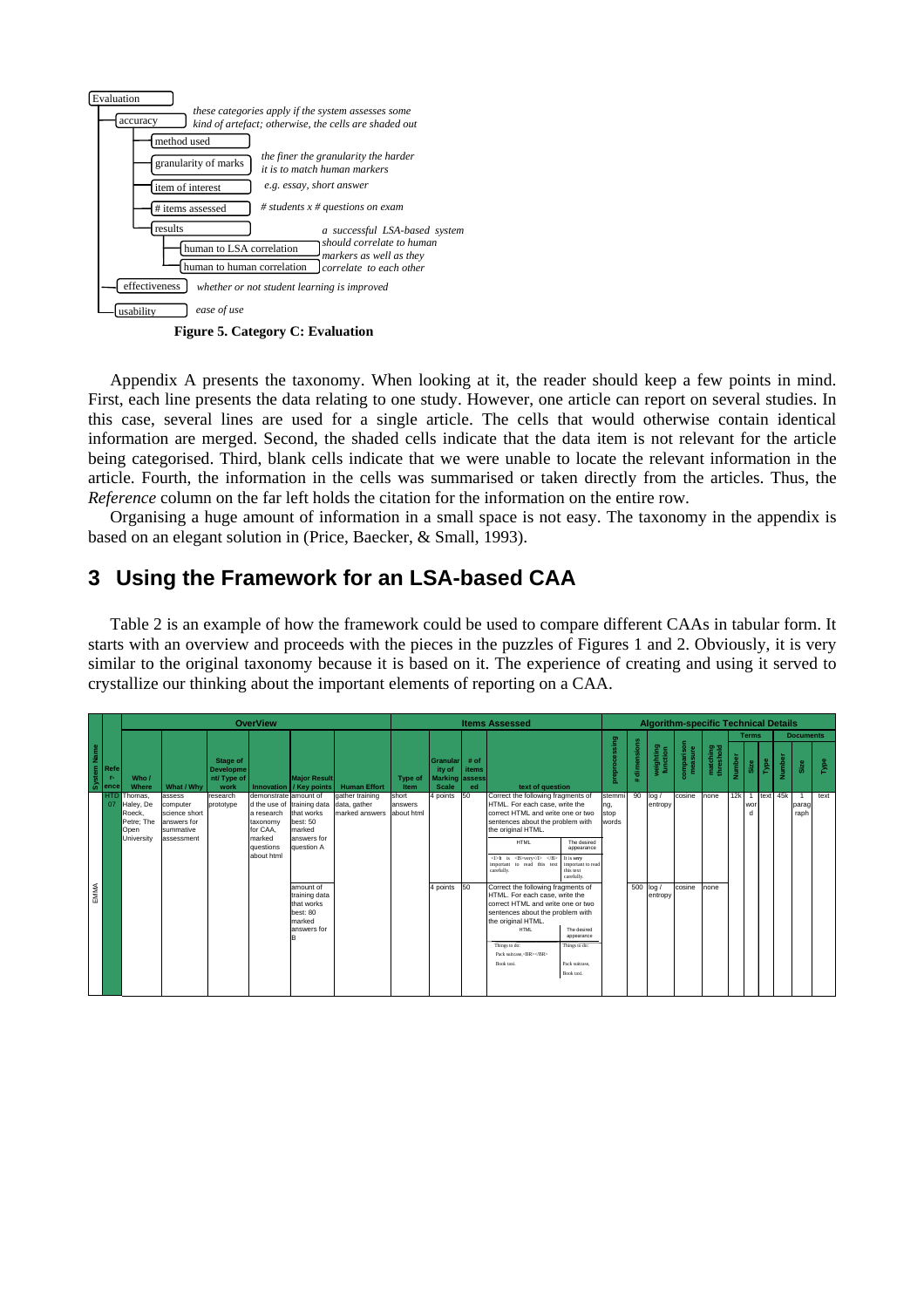|                | <b>Training Data</b>       |                                               |                                                                                                                                                |                         |                     | <b>Evaluation</b>                   |                                     |
|----------------|----------------------------|-----------------------------------------------|------------------------------------------------------------------------------------------------------------------------------------------------|-------------------------|---------------------|-------------------------------------|-------------------------------------|
|                |                            |                                               |                                                                                                                                                | Accuracy                |                     | <b>Effectiveness</b>                | <b>Usability</b>                    |
| Refer-<br>ence | <b>Size</b>                | <b>Composition</b>                            | method used                                                                                                                                    | ١SA<br>Human to         | Human to<br>Human   | Does it improve learning?           | How easy is it to use?              |
| THD04          | 1) 45k paragraphs 2)<br>50 | 1) course texts 2)<br>human marked<br>answers | compared LSA marks with 5<br>human markers and calculated<br>average<br>average %<br>identical<br>off by 1<br>off by 2<br>off by 3<br>off by 4 | 53<br>34<br>12<br>1     | 54<br>32<br>11<br>1 | not relevant - a research prototype | not relevant - a research prototype |
| THD04          | 1) 45k paragraphs 2)<br>80 | 1) course texts 2)<br>human marked<br>answers | compared LSA marks with 5<br>human markers and calculated<br>average<br>average %<br>identical<br>off by 1<br>off by 2<br>off by 3<br>off by 4 | 43<br>45<br>6<br>3<br>3 | 61<br>28<br>9       | not relevant - a research prototype | not relevant - a research prototype |

**Table 2. Filling in the framework** 

Our previous work (D. T. Haley et al., 2005) highlighted the insights revealed by the taxonomy. It listed the following major research themes:

- seminal literature describing the new technique named LSI, which was later renamed to LSA
- attempts to reproduce the results reported in the seminal literature, which for the most part failed to achieve the earlier results
- attempts to improve LSA by adding syntax information
- applications that analyse non-prose text.
- attempts to improve LSA by experimenting with corpus size and composition, weighting functions, similarity measures, number of dimensions in the reduced LSA matrix, and various pre-processing techniques

The major result of using the taxonomy is the conclusion that researchers need to know all of the details to fully evaluate and compare reported results. The taxonomy contains many blank cells. This implies that much valuable information goes unreported. Research results cannot be reproduced and validated if researchers do not provide more detailed data regarding their LSA implementations.

## **4 Conclusions**

We have confidence that our reporting and evaluation framework could support further research into LSA-based CAA tools by facilitating the sharing and comparison of results. By providing all the pieces of the puzzle, researchers show the whole picture of their systems. The publication of all relevant details will lead to improved understanding and the continued development and refinement of LSA.

Our work has involved an LSA-based system. However, we believe that the same benefits that accrue to LSA researchers by using the framework can also extend to broader CAA research. The framework can be altered by replacing the LSA-specific technical details with the relevant information.

We hope that by presenting this framework, we stimulate discussion amongst CAA producers and consumers. The ultimate goal is to improve computing education by improving assessment.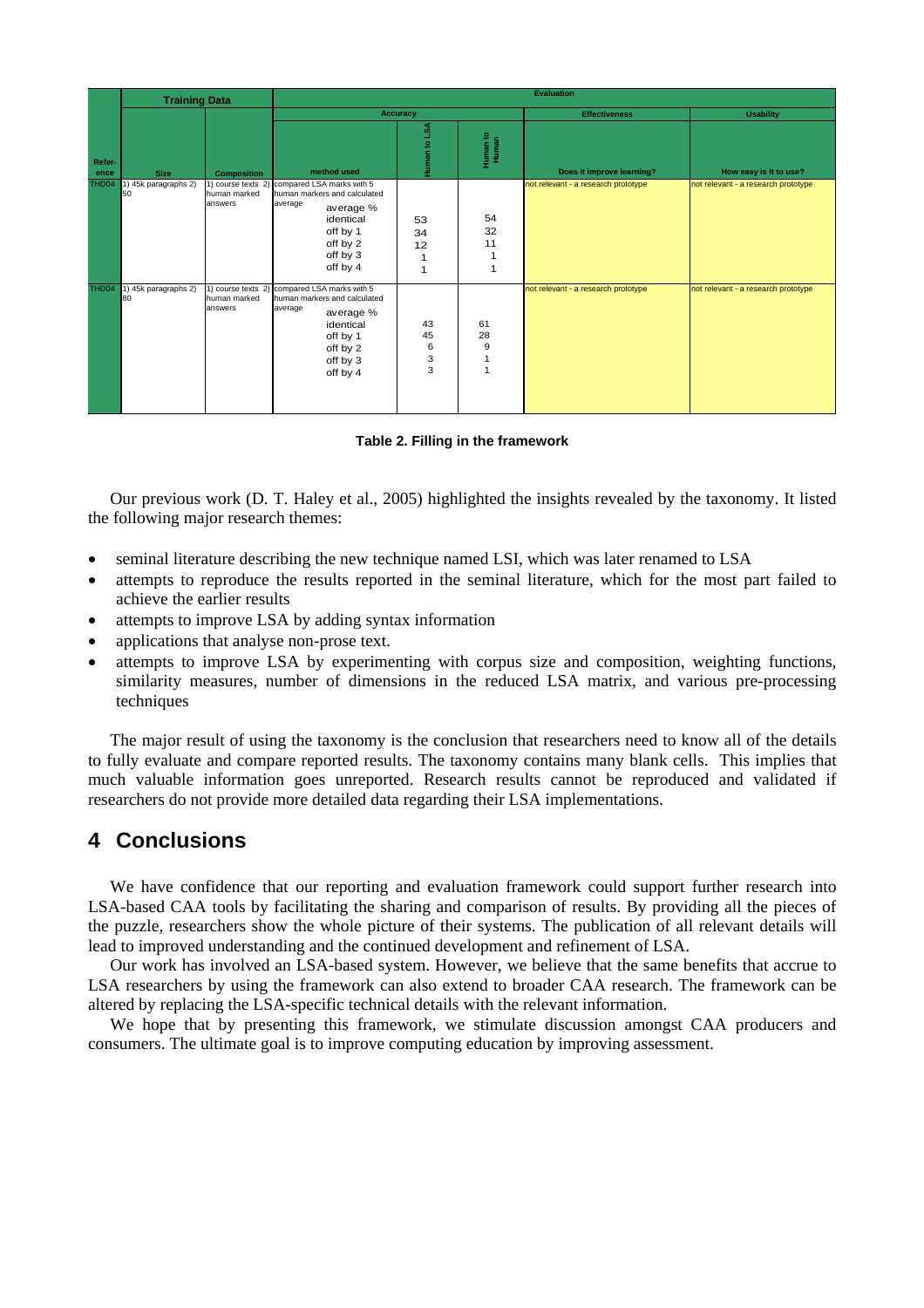## **Acknowledgements**

The work reported in this study was partially supported by the European Community under the Innovation Society Technologies (IST) programme of the 6th Framework Programme for RTD - project ELeGI, contract IST-002205. This document does not represent the opinion of the European Community, and the European Community is not responsible for any use that might be made of data appearing therein.

## **References**

- Bassu, D., & Behrens, C. (2003). Distributed LSI: Scalable concept-based information retrieval with high semantic resolution. In *Proceedings of Text Mining 2003, a workshop held in conjunction with the Third SIAM Int'l Conference on Data Mining*. San Francisco.
- Berglund, A. (1999). *Changing Study Habits a Study of the Effects of Non-traditional Assessment Methods. Work-in-Progress Report.* Paper presented at the 6th Improving Student Learning Symposium, Brighton, UK.
- Berry, M. W., Dumais, S. T., & O'Brien, G. W. (1995). Using linear algebra for intelligent information retrieval. *SIAM Review 37, 4*, 573-595.
- Burstein, J., Chodorow, M., & Leacock, C. (2003). Criterion Online Essay Evaluation: An Application for Automated Evaluation of Student Essays. In *Proc. of the Fifteenth Annual Conference on Innovative Applications of Artificial Intelligence*. Acapulco, Mexico.
- Daniels, M., Berglund, A., Pears, A., & Fincher, S. (2004). *Five Myths of Assessment.* Paper presented at the 6th Australasian Computing Education Conference (ACE2004), Dunedin, New Zealand.
- Deerwester, S., Dumais, S. T., Furnas, G. W., Landauer, T. K., & Harshman, R. (1990). Indexing by Latent Semantic Analysis. *Journal of the American Society for Information Science, 41*(6), 391-407.
- Dumais, S. T. (1991). Improving the retrieval of information from external sources. *Behavioral Research Methods, Instruments & Computers, 23*(2), 229-236.
- Foltz, P. W., Laham, D., & Landauer, T. K. (1999). *Automated Essay Scoring: Applications to Educational Technology.* Paper presented at the ED-MEDIA '99, Seattle.
- Furnas, G. W., Deerwester, S., Dumais, S. T., Landauer, T. K., Harshman, R. A., Streeter, L. A., et al. (1988). Information retrieval using a singular value decomposition model of latent semantic structure. In *Proc. of 11th annual int'l ACM SIGIR conference on Research and development in information retrieval* (pp. 465-480): ACM.
- Haley, D., Thomas, P., De Roeck, A., & Petre, M. (2007, 31 January 2007). *Measuring Improvement in Latent Semantic Analysis-Based Marking Systems: Using a Computer to Mark Questions about HTML.* Paper presented at the Proceedings of the Ninth Australasian Computing Education Conference (ACE2007), Ballarat, Victoria, Australia.
- Haley, D. T., Thomas, P., De Roeck, A., & Petre, M. (2005, 21-23 September 2005). *A Research Taxonomy for Latent Semantic Analysis-Based Educational Applications.* Paper presented at the International Conference on Recent Advances in Natural Language Processing'05, Borovets, Bulgaria.
- Kanejiya, D., Kumar, A., & Prasad, S. (2003). *Automatic Evaluation of Students' Answers using Syntactically Enhanced LSA.* Paper presented at the HLT-NAACL 2003 Workshop: Building Educational Applications Using Natural Language Processing,.
- Kintsch, E., Steinhart, D., Stahl, G., Matthews, C., & Lamb, R. (2000). Developing summarization skills through the use of LSA-based feedback. *Interactive Learning Environments. [Special Issue, J. Psotka, guest editor], 8*(2), 87-109.
- Landauer, T. K., & Dumais, S. T. (1997). A solution to Plato's problem: the Latent Semantic Analysis theory of acquisition, induction and representation of knowledge. *Psychological Review, 104*(2), 211-240.
- Landauer, T. K., Foltz, P. W., & Laham, D. (1998). An introduction to Latent Semantic Analysis. *Discourse Processes, 25*, 259-284.
- Landauer, T. K., Laham, D., Rehder, B., & Schreiner, M. E. (1997). How Well Can Passage Meaning be Derived without Using Word Order? A Comparison of Latent Semantic Analysis and Humans. In M. G. Shafto & P. Langley (Eds.), *Proceedings of the 19th Annual Meeting of the Cognitive Science Society* (pp. 412-417).
- Lemaire, B., & Dessus, P. (2001). A system to assess the semantic content of student essays. *Journal of Educational Computing Research, 24*(3), 305-320.
- Nakov, P. (2000). Latent Semantic Analysis of Textual Data. In *Proceedings of the Int'l Conference on Computer Systems and Technologies*. Sofia, Bulgaria.
- Nakov, P., Popova, A., & Mateev, P. (2001). Weight functions impact on LSA performance. In *Proc. of the EuroConference Recent Advances in Natural Language Processing (RANLP'01)*. Tzigov Chark, Bulgaria.
- Olde, B. A., Franceschetti, D. R., Karnavat, A., & Graesser, A. C. (2002). The Right Stuff: Do you need to sanitize your corpus when using Latent Semantic Analysis? In *Proceedings of the 24th Annual Meeting of the Cognitive Science Society* (pp. 708-713). Fairfax.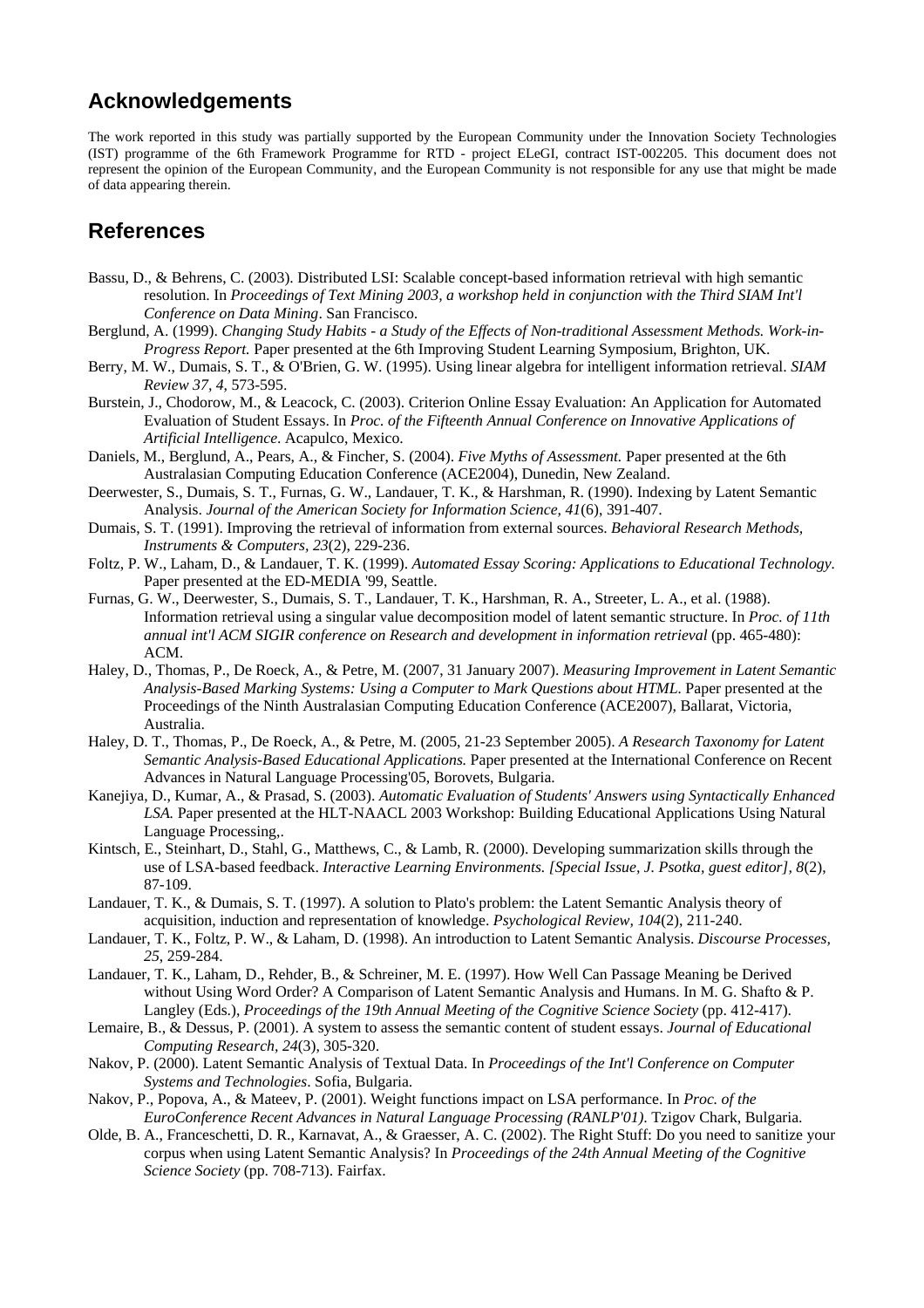- Perez, D., Gliozzo, A., Strapparava, C., Alfonseca, E., Rodriquez, P., & Magnini, B. (2005). *Automatic Assessment of Students' free-text Answers underpinned by the combination of a Bleu-inspired algorithm and LSA.* Paper presented at the Proceedings of the 18th Int'l FLAIRS Conference, Clearwater Beach, Florida.
- Price, B. A., Baecker, R. M., & Small, I. S. (1993). A Principled Taxonomy of Software Visualization. *Journal of Visual Languages and Computing, 4*(3), 211-266.
- Quesada, J., Kintsch, W., & Gomez, E. (2001). A computational theory of complex problem solving using the vector space model (part 1): Latent Semantic Analysis, through the path of thousands of ants. *Cognitive Research with Microworlds, 43-84*, 117-131.
- Thomas, P. G., Waugh, K., & Smith, N. (2005). *Experiments in the Automatic Marking of ER-Diagrams.* Paper presented at the Proceedings of the 10th Annual SIGCSE Conference on Innovation and Technology in Computer Science Education, Monte de Caparica, Portugal.
- Wiemer-Hastings, P., Graesser, A., & Harter, D. (1998). The foundations and architecture of Autotutor. In *Proceedings of the 4th International Conference on Intelligent Tutoring Systems* (pp. 334-343). San Antonio, Texas.
- Wiemer-Hastings, P., Wiemer-Hastings, K., & Graesser, A. C. (1999). Improving an intelligent tutor's comprehension of students with Latent Semantic Analysis. In S. P. Lajoie & M. Vivet (Eds.), *Artificial Intelligence in Education*. Amsterdam: IOS Press.
- Wiemer-Hastings, P., & Zipitria, I. (2001). Rules for Syntax, Vectors for Semantics. In *Proc. of the 23rd Cognitive Science Conference*.
- Wolfe, M. B. W., Schreiner, M. E., Rehder, B., Laham, D., Foltz, P. W., Kintsch, W., et al. (1998). Learning from text: Matching readers and texts by Latent Semantic Analysis. *Discourse Processes, 25*, 309-336.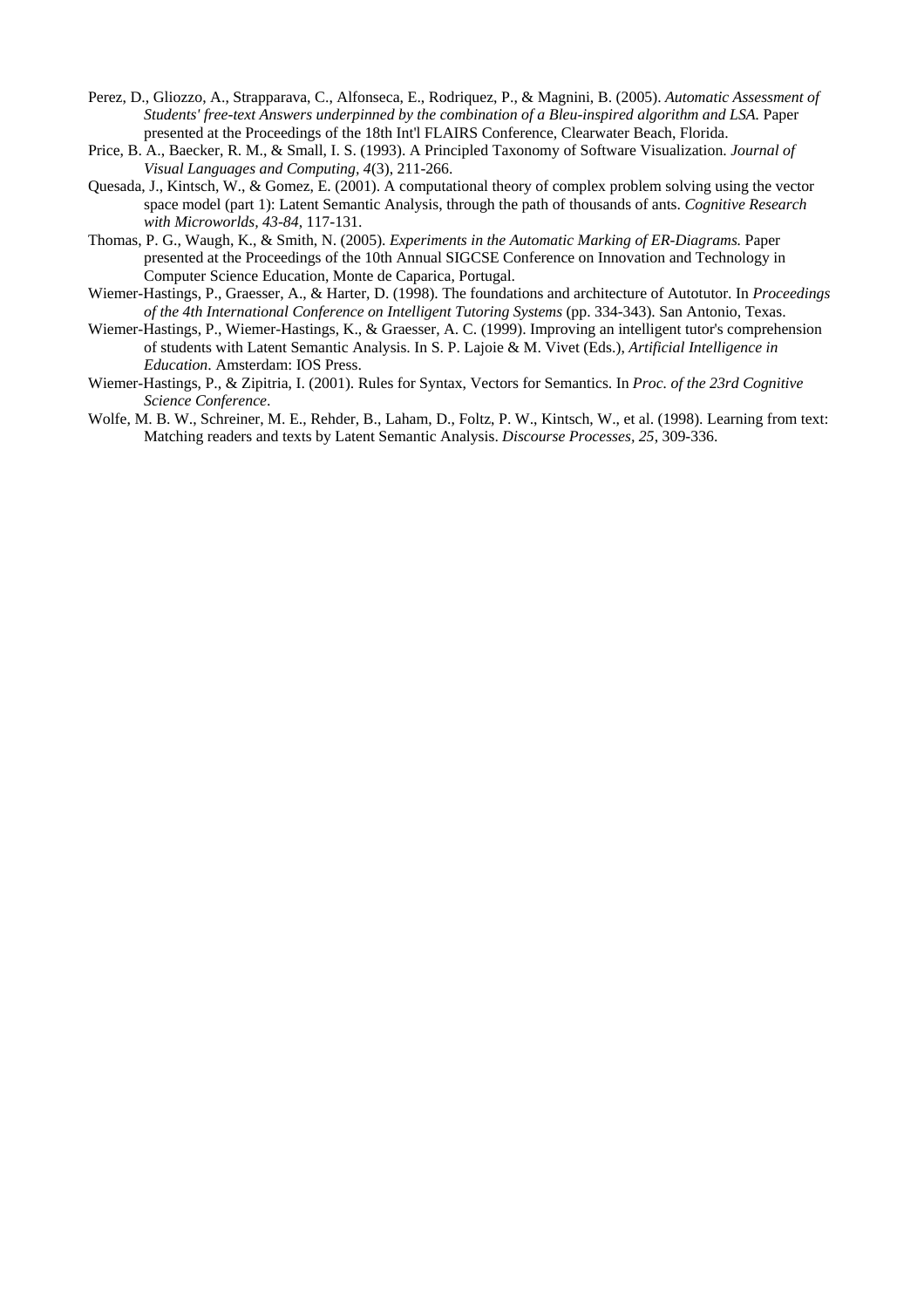# **Appendix A The LSA Research Taxonomy**

|                                                              |                | A <sub>1</sub>                                          | A2                                                                                   | A <sub>3</sub>                                                                                     | A4                                                     | A <sub>5</sub>                                                  | A <sub>6</sub>                                                                                                  | A7                                                                                                                                                                                   |
|--------------------------------------------------------------|----------------|---------------------------------------------------------|--------------------------------------------------------------------------------------|----------------------------------------------------------------------------------------------------|--------------------------------------------------------|-----------------------------------------------------------------|-----------------------------------------------------------------------------------------------------------------|--------------------------------------------------------------------------------------------------------------------------------------------------------------------------------------|
| <b>System Name</b>                                           | Refer-<br>ence | <b>Mho</b>                                              | Where                                                                                | χ                                                                                                  | Develop<br>ment/<br>Type of<br>Stage<br>of             | Purpose                                                         | <b>hevor</b><br>$\overline{\mathbf{5}}$                                                                         | Major<br>Result<br>Key<br>points                                                                                                                                                     |
| essays                                                       | DDF90          | Deerwester,<br>Dumais, Furnas,<br>Landauer,<br>Harshman | U of Chicago, Bellcore, U of explain new theory that<br>W. Ontario                   | overcomes the deficiencies<br>of term-matching                                                     | LSI research                                           | information retrieval                                           | LSI: explains SVD and<br>dimension reduction steps                                                              | for Med: for all but the two lowest levels of<br>recall, precision of the LSI method lies well<br>above that obtained with straight-forward term<br>matching; no difference for CISI |
| assessing                                                    | Dum91          | Dumais                                                  | Bellcore                                                                             | attempt better LSI results                                                                         | LSI research                                           | information retrieval                                           | compared different weighting<br>functions                                                                       | log entropy best weighting function; stemming<br>and phrases showed only 1-5% improvement:<br>40% better than raw frequency weighting                                                |
| indexing not                                                 | 3D095          | Berry, Dumais,<br>O'Brien                               | U of Tenn, Bellcore                                                                  | explain new theory                                                                                 | LSI research                                           | information retrieval                                           | LSI                                                                                                             | LSI - completely automatic indexing method<br>using SVD, shows how to do SVD updating of<br>new terms                                                                                |
|                                                              | FBP94          | Foltz, Britt,<br>Perfetti                               | New Mexico State<br>University, Slippery Rock U.<br>U of Pittsburgh                  | matching summaries to<br>text read, determine if LSA<br>can work as well as coding<br>propositions | LSA research                                           | text comprehension to<br>evaluate a reader's<br>situation model | matching summaries to text<br>read, analyses knowledge<br>structures of subiects and<br>compares them to those  | representation generated by LSA is sufficiently<br>simillar to the readers' situation model to be<br>able to characterize the quality of their essays                                |
|                                                              | <b>FKL98</b>   | Foltz, Kintsch,<br>Landauer                             |                                                                                      | measure text coherence                                                                             | LSA research                                           |                                                                 | using LSA to measure text<br>coherence                                                                          | LSA needs a corpus of at least 200<br>documents; online encyclopedia articles can<br>be added                                                                                        |
|                                                              | LD97           | Landauer,<br>Dumais                                     | U of Colorado, BellCore                                                              | explain new theory                                                                                 | LSA research                                           |                                                                 |                                                                                                                 | LSA could be a model of human knowledge<br>acquisition                                                                                                                               |
|                                                              | LLR97          | Landauer,<br>Laham, Rehder,<br>Schreiner                | U of Colorado                                                                        | compared essays scores<br>given by readers and LSA.<br>to determine importance of<br>word order    | LSA theorv                                             | grading essays                                                  | investigating the importance of<br>word order; combined quality<br>(cosine) and quantity (vector<br>length)     | LSA predicted scores as well as human<br>graders; separating tech and non-technical<br>words made no improvement                                                                     |
|                                                              | <b>RSW98</b>   | Rehder, Shreiner, U of Colorado<br>Wolfe, Laham,        |                                                                                      | explore certain technical<br>issues                                                                |                                                        | LSA research grading essays                                     | investigated technical<br>vocabulary, essay length,                                                             | nothing to be gained by separating essay into<br>tech and non tech terms                                                                                                             |
|                                                              |                | Landauer, Kintsch                                       |                                                                                      |                                                                                                    |                                                        |                                                                 | optimal measure of semantic<br>relatedness, and directionality of<br>knowledge in the high<br>dimensional space | cosine and length of essay vector are best<br>predictors of mark                                                                                                                     |
|                                                              | <b>WSR98</b>   | Wolfe.Shreiner.<br>Render, Laham,<br>Foltz, Kintsch.    | U of Colorado, New Mexico<br><b>State Univ</b>                                       | compared essay scores<br>after reading one of 4 texts                                              | LSA research                                           | select appropriate text                                         | using LSA to select appropriate<br>text                                                                         | LSA can measure prior knowledge to select<br>appropriate texts                                                                                                                       |
| ttp://psych.nmsu.edu.<br>Intelligent Essay<br>Assessor (IEA) | FLL99          | Foltz. Landauer.<br>Laham                               | New Mexico State<br>University, Knowledge<br>Analysis Technologies, U of<br>Colorado | reports on various studies<br>using LSA for automated<br>essay scoring                             | deployed<br>application for<br>formative<br>assessment | practice essay writing                                          |                                                                                                                 | Over many diverse topics, the IEA scores<br>agreed with human experts as accurately as<br>expert scores agreed with each other.                                                      |

| http://www.k-<br>Summary<br>Street   | SS00    | Kintsch.<br>Steinhart, Stahl.<br>SA Research<br>Group, Matthews,<br>Lamb           | U of Colorado, Platt Middle<br>School | helps students summarize<br>essays to improve reading<br>comprehension skills                                          | deployed<br>application for<br>formative<br>assessment | provide feedback on<br>length, topics covered,<br>redundancy, relevance | graphical interface, optimal<br>sequencing of feedback                        | students produced better summaries and<br>spent more time on task with Summary Street                                                                                        |
|--------------------------------------|---------|------------------------------------------------------------------------------------|---------------------------------------|------------------------------------------------------------------------------------------------------------------------|--------------------------------------------------------|-------------------------------------------------------------------------|-------------------------------------------------------------------------------|------------------------------------------------------------------------------------------------------------------------------------------------------------------------------|
| Summary<br>Street<br>http://www.k-a- | Ste01   | Steinhart                                                                          | U of Colorado                         | helps students summarize<br>essays to improve reading application for<br>comprehension skills                          | deployed<br>formative<br>assessment                    | provide feedback on<br>length, topics covered,<br>redundancy, relevance | graphical interface, optimal<br>sequencing of feedback                        | the more difficult the text, the better was the<br>result of using Summary Street, feedback<br>doubled time on task                                                          |
|                                      | Lan02b  | Landauer                                                                           | U of Colorado                         | explaining LSA                                                                                                         |                                                        | LSA general research                                                    |                                                                               | LSA works by solving a system of<br>simultaneous equations                                                                                                                   |
| AutoTutor                            |         | WWG99 Wiemer-Hastings, U of Memphis<br>P., Wiemer-<br>Hastings, K,<br>Graesser, A. |                                       | test theory that LSA can<br>facilitate more natural<br>tutorial dialogue in an<br>intelligent tutoring system<br>(ITS) | deployed<br>application for<br>formative<br>assessment | assess short answers<br>given to Intelligent<br><b>Tutoring System</b>  | tested size and composition of<br>corpus for best LSA results                 | LSA works best when specific texts comprise<br>at least 1/2 of the corpus and the rest is<br>subject related; works best on essays > 200<br>words                            |
|                                      | Wie00   | Wiemer-Hastings U of Memphis                                                       |                                       | determine effectiveness of<br>adding syntactic info to<br>LSA                                                          | <b>LSA</b> research                                    | assess short answers<br>given to ITS                                    | added syntactic info to LSA                                                   | adding syntax decreased the effectiveness of<br>LSA - as compared to Wie99 study                                                                                             |
| Select-a-<br>Kibitzer                | $N$ G00 | Wiemer-Hastings, U of Memphis<br>Graesser                                          |                                       | give meaningful feed back<br>on essays using agents                                                                    | deployed<br>application for<br>formative<br>assessment | assess short answers<br>given to ITS                                    | investigated types of corpora for<br>best results                             | best corpus is specific enough to allow subtle<br>semantic distinctions within the domain, but<br>general enough that moderate variations in<br>terminology won't be lost    |
| SLSA -<br>Structured<br>LSA          | NZ01    | Wiemer-Hastings, U of Edinburgh<br>Zipitria                                        |                                       | evaluate student answers<br>for use in ITS                                                                             | LSA research                                           | assess short answers<br>given to ITS                                    | combines rule-based syntactic<br>processing with LSA - adds part<br>of speech | adding structure-derived information improves<br>performance of LSA; LSA does worse on texts<br>< 200 words                                                                  |
|                                      | Nak00b  | Nakov                                                                              | Sofia University                      | explore uses of LSA in<br>textual research                                                                             | <b>LSA</b> research                                    |                                                                         | uses correlation matrix to<br>display results; analysis of C                  |                                                                                                                                                                              |
|                                      | NPM01   | Nakov, Popova,<br>Mateev                                                           | Sofia University                      | evaluate weighting function LSA research<br>for text categorisation                                                    |                                                        | analyse English literature<br>texts                                     | compared 2 local weighting<br>times 6 global weighting<br>methods             | log entropy works better than classical entropy                                                                                                                              |
|                                      | FKM01   | Franceschetti,<br>Karnavat.<br>Marineau, et al                                     | U of Memphis                          | constructing different types<br>of physics corpora to<br>evaluate best type for an<br><b>ITS</b>                       | LSA research<br>for formative<br>assessment            | ntelligent tutoring                                                     | used 5 different corpora to                                                   | carefully constructed smaller corpus may<br>compare vector lengths of words provide more accurate representation of<br>fundamental physical concepts than much<br>larger one |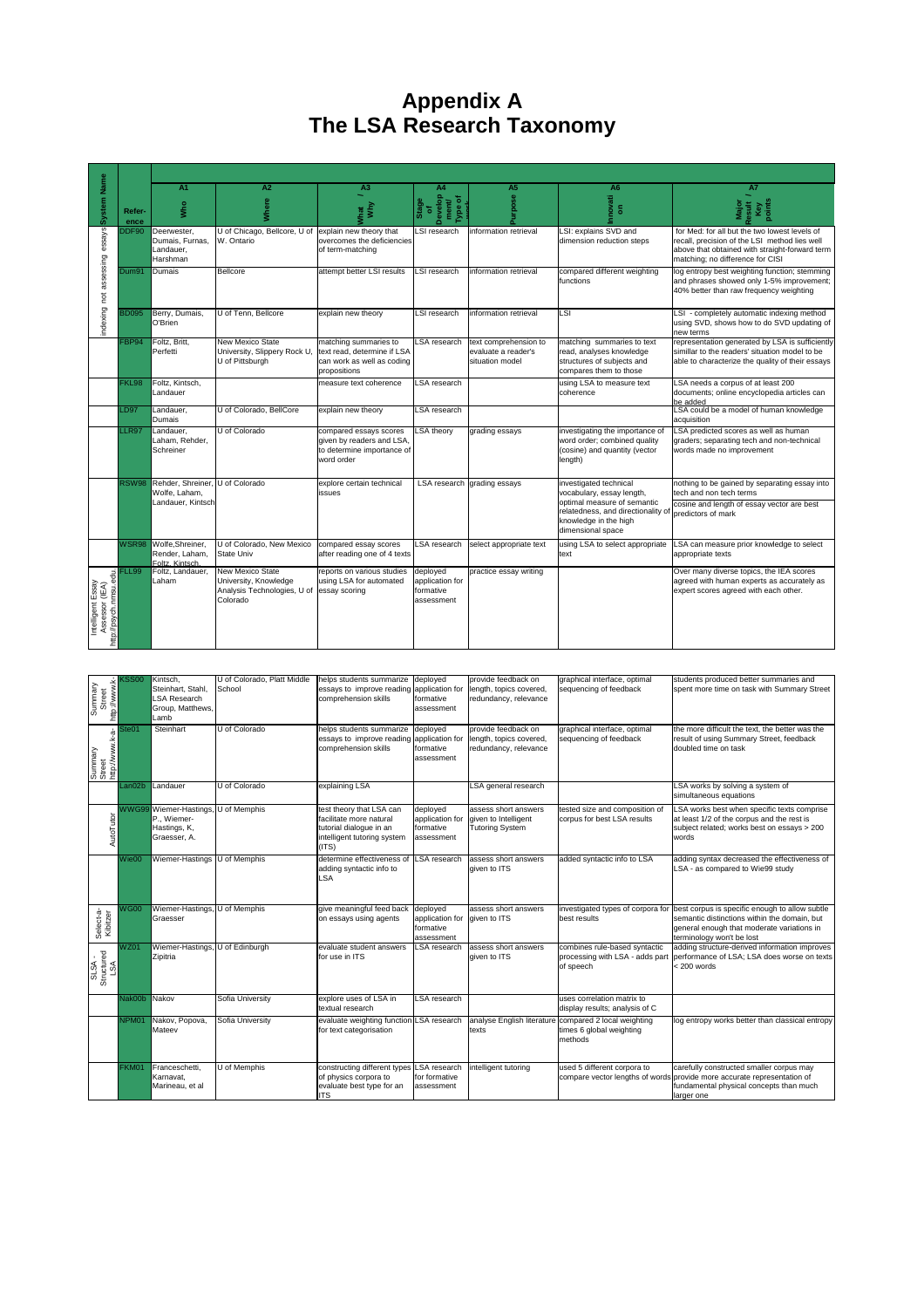|          |         | OFK02                      | Olde.            | U of Memphis, CHI Systems evaluate corpora with |                                           | LSA research        | intelligent tutoring  | used 5 different corpora to     | sanitizing the corpus provides no advantage     |
|----------|---------|----------------------------|------------------|-------------------------------------------------|-------------------------------------------|---------------------|-----------------------|---------------------------------|-------------------------------------------------|
|          |         |                            | Franceschetti.   |                                                 | different specificities for               | for formative       |                       | compare essay grades            |                                                 |
|          |         | <b>LD01</b>                | Lemaire, Dessus  | U of Grenoble-II                                | web-based learning                        | deployed            | provide feedback on   |                                 | LSA is a promising method to grade essays       |
|          | Apex    |                            |                  |                                                 | system, automatic marking application for |                     | topic, outline and    |                                 |                                                 |
|          |         |                            |                  |                                                 | with feedback                             | formative           | coherence             |                                 |                                                 |
|          |         |                            | QKG01a Quesada.  | U of Colorado, U of Grenada investigate complex |                                           | CPS and LSA         |                       | represent actions taken in a    | LSA is a promising tool for representing        |
|          |         |                            | Kintsch, Gomez   |                                                 | problem solving using LSA research        |                     |                       | Microworld as tuples for LSA    | actions in Microworlds.                         |
|          |         |                            |                  |                                                 |                                           |                     |                       |                                 |                                                 |
|          |         |                            | Bassu, Behrens   | Telcordia                                       | improve LSI by addressing LSI research    |                     | information retrieval | subdivide corpus into several   | a divide-and-conquer approach to IR not only    |
|          |         | istri<br>이 모델 BB03<br>이 모델 |                  |                                                 | scalability problem                       |                     |                       | homogeneous subcollections      | tackles its scalability problems but actually   |
|          |         | KKP03                      |                  | Indian Institute of                             | evaluate student answers                  | <b>LSA</b> research |                       |                                 |                                                 |
|          |         |                            | Kanejiya, Kumar, |                                                 | in an ITS                                 |                     | intelligent tutoring  | augment each word with POS      | SELSA has limited improvement over LSA          |
|          | న్      |                            | Prasad           | Technology                                      |                                           |                     |                       | tag of preceding word, used 2   |                                                 |
|          | i⊞<br>S |                            |                  |                                                 |                                           |                     |                       | unusual measures for            |                                                 |
|          |         |                            |                  |                                                 |                                           |                     |                       | evaluation: MAD and Correct vs. |                                                 |
|          |         |                            |                  |                                                 |                                           |                     |                       | False evaluation                |                                                 |
|          |         | assessing<br>assesses      | Nakov,           | U of Cal, Berkeley,                             | investigating the most                    | LSA research        | text categorisation   | compared various methods of     | linguistic pre-processing (stemming, POS        |
|          |         |                            | Valchanova.      | Bulgarian Academy of                            | effective meaning of "word"               |                     |                       | term weighting with NLP pre-    | annotation, etc) does not substantially improve |
|          | ĕ       |                            | Angelova         | Sciences                                        |                                           |                     |                       | processing                      | LSA; proper term weighting makes more           |
| indexing |         |                            |                  |                                                 |                                           |                     |                       |                                 | difference                                      |
|          |         |                            |                  |                                                 |                                           |                     |                       |                                 |                                                 |
|          |         | THD <sub>04</sub>          | Thomas, Haley,   | The Open University                             | assess computer science                   | LSA research        | assess essays         | used a very small, very specifc | LSA works ok when the granularity is coarse;    |
|          |         |                            | DeRoeck, Petre   |                                                 | essays                                    | for summative       |                       | corpus necessitating a small #  | need to try a larger corpus                     |
|          |         |                            |                  |                                                 |                                           | assessment          |                       | of dimensions                   |                                                 |
|          |         |                            |                  |                                                 |                                           |                     |                       |                                 |                                                 |
|          |         | PGS05                      | Perez, Gliozzo,  | U de Madrid; Istituto per la                    | web-based system to                       | $LSA + ERB$         |                       | combine LSA with a BLEU-        | achieves state-of-the-art correlations to the   |
|          |         |                            | Strapparava,     | Ricerca Scientifica e                           | assess free-text answers                  | research            |                       | inspired algorithm; ie combines | teachers' scores while keeping the language-    |
|          |         |                            | Alfonseca.       | Technologica                                    |                                           |                     |                       | syntax and semantics            | independence and without requiring any          |
|          | Atenea  |                            | Rodriguez,       |                                                 |                                           |                     |                       |                                 | domain specific knowledge                       |
|          |         |                            | Magnini          |                                                 |                                           |                     |                       |                                 |                                                 |
|          |         |                            |                  |                                                 |                                           |                     |                       |                                 |                                                 |

|                |                                             |                             | <b>B1: Options</b>                |                            |             |                                                                                          | <b>B2: Corpus</b>                               |                              |                                   |                            |                  |                        |                       |                                                      |
|----------------|---------------------------------------------|-----------------------------|-----------------------------------|----------------------------|-------------|------------------------------------------------------------------------------------------|-------------------------------------------------|------------------------------|-----------------------------------|----------------------------|------------------|------------------------|-----------------------|------------------------------------------------------|
|                | <b>B1.1</b>                                 | B1.2                        | <b>B1.3</b>                       | <b>B1.4</b>                | <b>B2.1</b> | <b>B2.2</b>                                                                              | B2.3                                            |                              | <b>B2.4: Terms</b>                |                            |                  | <b>B2.5: Documents</b> |                       |                                                      |
| Refer-<br>ence | processin<br>p.e<br>$\sigma$                | dimension<br>$\omega$<br>₩. | weighting<br>function             | compariso                  | size        | compositi<br>on                                                                          | Subject                                         | B <sub>2.4.1</sub><br>Number | B <sub>2.4.2</sub><br><b>Size</b> | B <sub>2.4.3</sub><br>Type | B2.5.1<br>Number | B2.5.2<br>Size         | B2.5.3<br>Type        | Human Effort B                                       |
| <b>DDF90</b>   | remove 439<br>stop words<br>(from           | 100                         |                                   | cosine                     |             | MED                                                                                      | medical abstracts                               | 5,823                        | words                             |                            | 1,033            | averag<br>e 50         | title and<br>abstract |                                                      |
|                | SMART)                                      | 100                         |                                   | cosine                     |             | <b>CISI</b>                                                                              | information<br>science abstracts                | 5,135                        | words                             |                            | 1,460            | avg $45$<br>words      |                       |                                                      |
| Dum91          | remove 439<br>stop words<br>(from<br>SMART) | 60, 100 log                 | entropy                           |                            |             | MED, CISI, CRAN, TIME, ADI                                                               | various (described 374 - 5831<br>in paper)      |                              | words                             |                            | $82 -$<br>1460   |                        | title and<br>abstract |                                                      |
| <b>BD095</b>   | none                                        | 70-100 log                  | entropy                           | cosine                     |             |                                                                                          |                                                 |                              |                                   |                            |                  |                        |                       | none                                                 |
| FBP94          |                                             | 100                         |                                   | cosine                     | 27.8K       | 21 articles about the Panama Canal;<br>8 encyclopedia articles, excerpts from<br>2 books | Panama Canal                                    |                              | 4829 word                         | prose<br>text              | 607              |                        |                       |                                                      |
|                |                                             | 100                         |                                   | cosine                     |             | 21 articles on the the heart                                                             | heart                                           |                              | 2,781 words                       | prose<br>text              |                  |                        |                       |                                                      |
| LD97           |                                             |                             | 300 In(1+freq) cosine<br>/entropy |                            | 4.6M        | Grolier's Academic American<br>Encyclopedia                                              |                                                 | 60.7k                        | word                              | prose                      | 30.4k            | averag<br>e 151        | words                 |                                                      |
| LLR97          | remove 439<br>stop words                    | 94                          |                                   | cosine<br>vector<br>length |             | 27 articles from Grolier's Academic<br>Amer. Encyclopedia                                | heart anatomy                                   | 3034                         | word                              | prose                      | 830              | senten<br>ce           | words                 |                                                      |
|                | no stop<br>words                            | 1500                        |                                   |                            |             | textbook                                                                                 | psychology                                      | 19,153                       | words                             | prose                      | 4,904            | paragra<br>phs         | words                 |                                                      |
| <b>RSW98</b>   |                                             |                             |                                   | cosine                     |             | 27 articles fromGrolier's Academic<br>Amer. Encyclopedia                                 | heart anatomy                                   |                              |                                   |                            |                  |                        |                       | separated essays into<br>technical and non technical |
|                |                                             |                             |                                   |                            |             |                                                                                          |                                                 |                              |                                   |                            |                  |                        |                       | created subsections of<br>essays                     |
| <b>WSR98</b>   |                                             | 100                         |                                   | cosine                     |             | 17,880 36 encyclopedia articles                                                          | heart                                           | 3,034                        | word                              | prose                      |                  |                        |                       |                                                      |
| FLL99          |                                             |                             |                                   |                            |             | a portion of the textbook                                                                | psycholinguistics                               |                              |                                   |                            |                  |                        |                       |                                                      |
|                |                                             |                             |                                   |                            |             |                                                                                          | standardised test -<br>opinion essays           |                              |                                   |                            |                  |                        |                       |                                                      |
|                |                                             |                             |                                   |                            |             |                                                                                          | standardised test<br>argument essays<br>diverse |                              |                                   |                            |                  |                        |                       |                                                      |
|                |                                             |                             |                                   |                            |             |                                                                                          | heart                                           |                              |                                   |                            |                  |                        |                       |                                                      |
|                |                                             |                             |                                   |                            |             |                                                                                          |                                                 |                              |                                   |                            |                  |                        |                       |                                                      |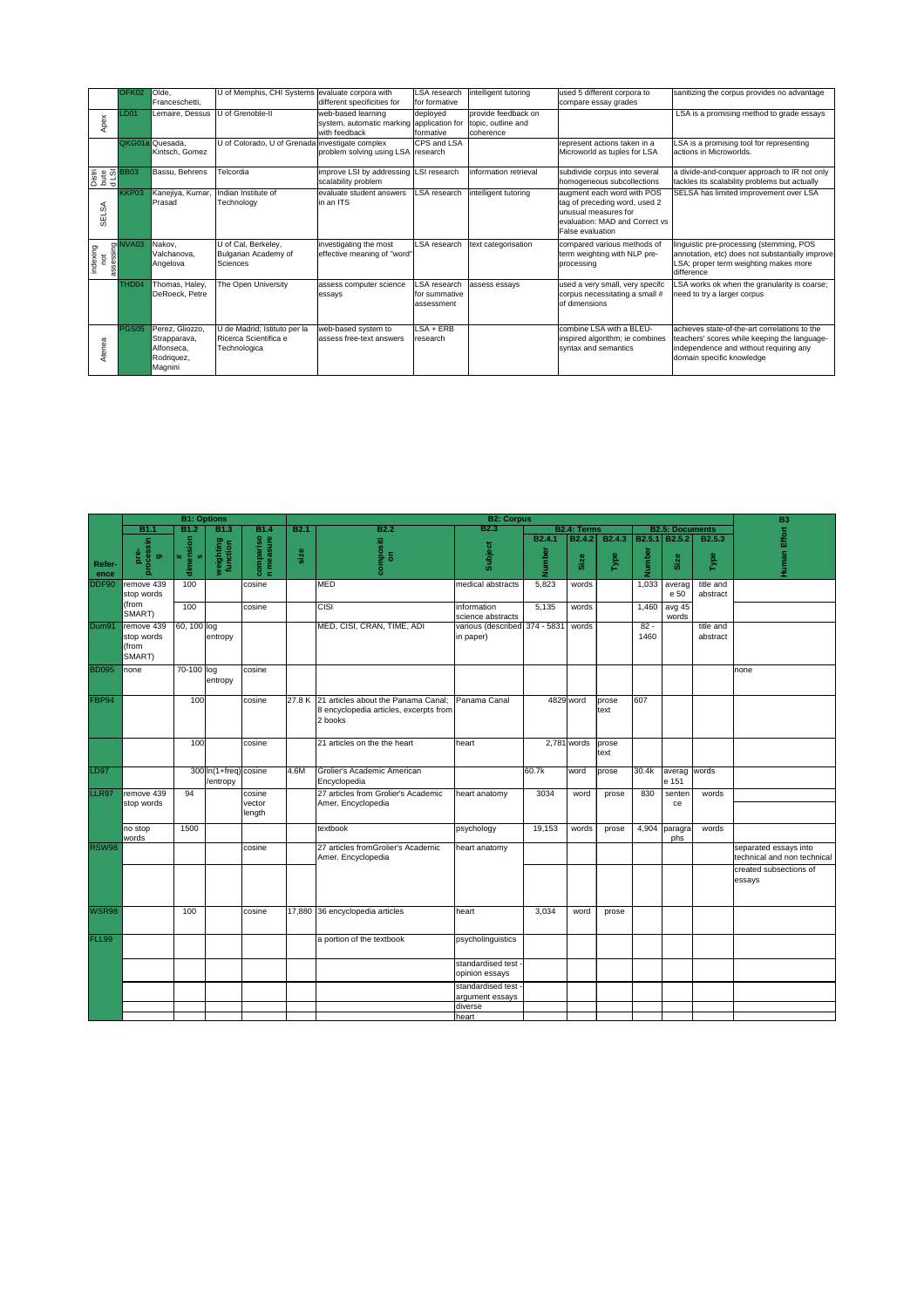| <b>KSS00</b>      | correct<br>spelling                                         |     |                | cosine                        | specialized texts                                                                                                                                             | heart and lung           | 17,688 | 1 word       | prose<br>text                         | 830 |        |                                       | prose text no pregraded summaries<br>but mark up text into topics                                                              |
|-------------------|-------------------------------------------------------------|-----|----------------|-------------------------------|---------------------------------------------------------------------------------------------------------------------------------------------------------------|--------------------------|--------|--------------|---------------------------------------|-----|--------|---------------------------------------|--------------------------------------------------------------------------------------------------------------------------------|
|                   |                                                             |     |                |                               |                                                                                                                                                               | Meso-American<br>history | 46,951 | 1 word       | prose<br>text                         | 530 |        | prose text                            | to appear in summaries                                                                                                         |
| Ste01             | correct                                                     |     |                | cosine                        | general knowledge space                                                                                                                                       | sources of energy        |        | 1 word prose |                                       |     |        |                                       |                                                                                                                                |
|                   | spelling                                                    |     |                | cosine                        | specialized texts                                                                                                                                             | heart and lung           |        |              | text                                  |     |        |                                       |                                                                                                                                |
|                   |                                                             |     |                | cosine                        | specialized texts                                                                                                                                             | Meso-American<br>history |        |              |                                       |     |        |                                       |                                                                                                                                |
| Lan <sub>02</sub> |                                                             | 300 |                | cosine                        |                                                                                                                                                               |                          |        |              |                                       |     |        |                                       |                                                                                                                                |
| WWG99             |                                                             | 200 | log<br>entropy | cosine                        | 2.3 MB 2 complete computer literacy<br>textbooks, ten articles on each of the<br>tutoring topics, entire curriculum script<br>including expected good answers | computer literacy        |        |              |                                       |     |        |                                       | collect good and bad<br>answers                                                                                                |
| Wie00             | yes, see<br>human effort                                    |     |                | cosine                        |                                                                                                                                                               | computer literacy        |        |              | 1 tuple subject -<br>verb -<br>object |     |        | 1 tuple subject -<br>verb -<br>object | segmented sentences into<br>subject, verb, object tuples;<br>resolved anaphora;<br>resolved ambiguities with<br>"and" and "or" |
| <b>WG00</b>       |                                                             |     |                |                               |                                                                                                                                                               |                          |        |              |                                       |     |        |                                       | researcher's task to find or<br>create appropriate texts to<br>serve as the corpus and<br>comparison texts                     |
| <b>WZ01</b>       | removed 440<br>stop words                                   |     |                | cosine                        | 2.3 MB same as WWG99                                                                                                                                          | computer literacy        |        |              |                                       |     |        |                                       | segmented sentences into<br>subject, verb, object tuples;<br>resolved anaphora and<br>ambiquities with "and" and<br>"or"       |
| Nak00b            | removed 938                                                 | 30  | log and        |                               | religious texts                                                                                                                                               | religion                 | 20.433 |              |                                       | 196 |        |                                       |                                                                                                                                |
|                   | stop words                                                  |     | or             |                               | C programs                                                                                                                                                    |                          |        |              | C code                                |     |        |                                       |                                                                                                                                |
| NPM01             | removed stop<br>words and<br>those<br>occuring only<br>once | 15  | 6<br>different | dot product 974 K<br>/ cosine | Huckleberry Finn and Adventures of<br><b>Sherlock Holmes</b>                                                                                                  |                          | 5534   | words        | prose                                 | 487 | $2$ KB | prose                                 |                                                                                                                                |
| FKM01             |                                                             | 300 |                | cosine                        | physics text book and other science<br>text books                                                                                                             | physics                  |        |              |                                       |     | ph     |                                       | paragra paragraph prepare specialised corpora                                                                                  |

| OFK02       |                                                       | 300     |                                | cosine |                   | physics text book + related to<br>curriculum script                                | physics                         | from 1,564<br>to 6.536 | word           | prose                               | from<br>416 to | paragra<br>ph | prose | sanitize corpora; write<br>"expectations" for each               |
|-------------|-------------------------------------------------------|---------|--------------------------------|--------|-------------------|------------------------------------------------------------------------------------|---------------------------------|------------------------|----------------|-------------------------------------|----------------|---------------|-------|------------------------------------------------------------------|
| <b>LD01</b> |                                                       |         |                                |        | size of<br>course | 290K + 3 French novels plus course text                                            | sociology of<br>education       |                        |                |                                     |                |               |       | no pre-graded essays;<br>mark up text into topics and<br>notions |
| QKG01a      |                                                       |         |                                |        |                   | tuples representing actions in a<br>Microworld                                     | complex problem<br>solving      | 75565                  | $\overline{1}$ | tuple                               | 3441           | 1 trial       |       |                                                                  |
| <b>BB03</b> |                                                       |         |                                |        |                   |                                                                                    | various                         |                        |                |                                     |                |               |       | create a classification<br>scheme for LSI vector                 |
| KKP03       | removed stop<br>words                                 |         | log<br>entropy                 | cosine | 2.3M              | used Auto tutor corpus                                                             | computer literacy               | 9,194                  | word           | word -<br>part of<br>speech<br>tags | 5,596          | paragra<br>ph | prose | part of speech tagging                                           |
| NVA03       | removed 442 0, 10,<br>stop words,<br>stemming;<br>POS | 220, 40 | various                        |        |                   | Bulgarian                                                                          | various - see paper for details |                        |                |                                     |                |               |       |                                                                  |
| THD04       | none                                                  | 10      | log (no<br>qlobal<br>weighting | cosine |                   | < 2,000 human marked answers to the essays computer literacy                       |                                 |                        |                |                                     | 17             | paragra<br>ph | prose | none                                                             |
| PGS05       |                                                       |         | tf-idf                         |        |                   | 10 different corpora: student answers<br>+ text from popular computer<br>magazines |                                 |                        |                |                                     |                |               |       |                                                                  |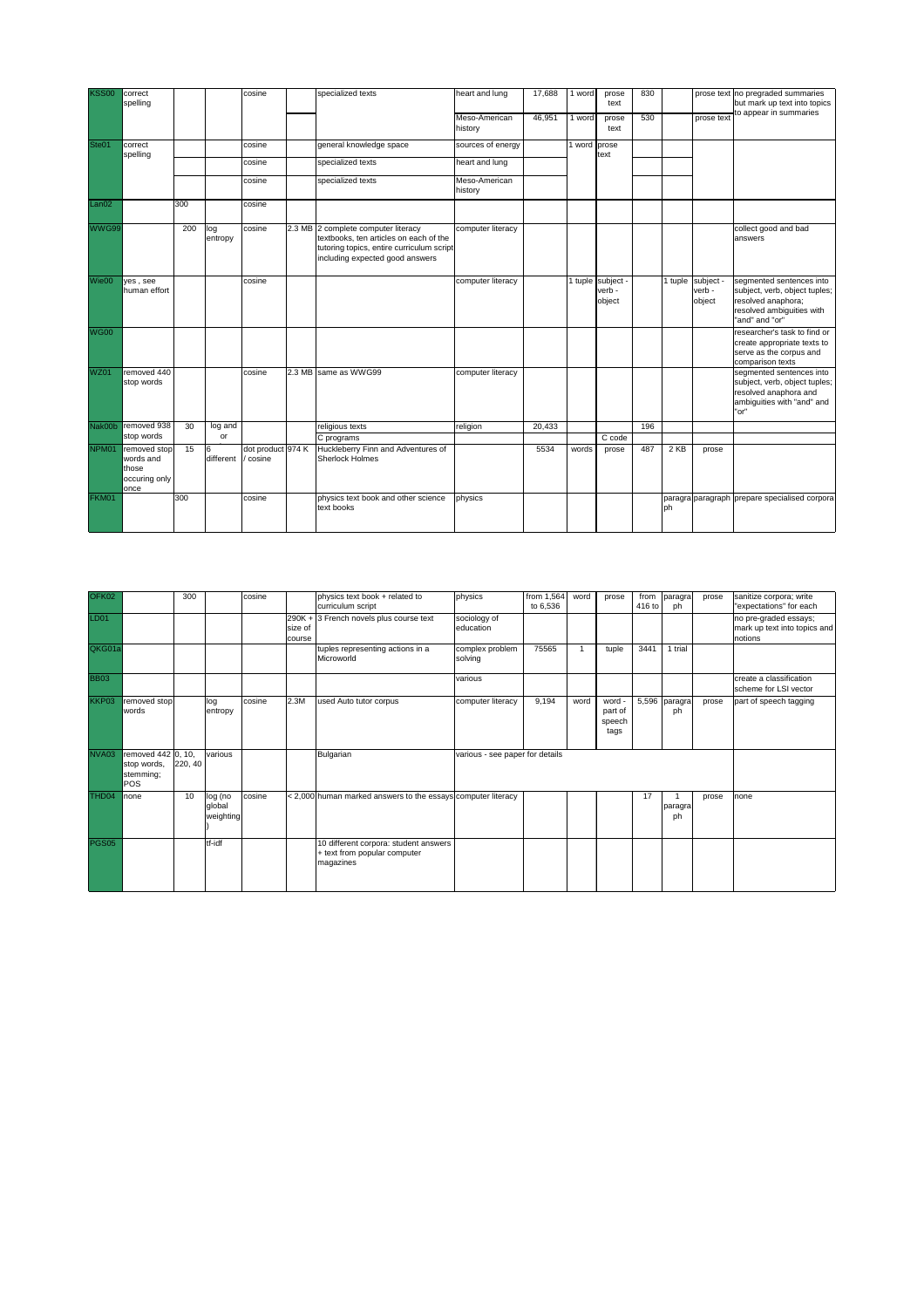|                  |                                                                   |                          | <b>C1: Accuracy</b>             |                             |                                              |                                             | C <sub>2</sub>                                         | C <sub>3</sub>                                                           |
|------------------|-------------------------------------------------------------------|--------------------------|---------------------------------|-----------------------------|----------------------------------------------|---------------------------------------------|--------------------------------------------------------|--------------------------------------------------------------------------|
|                  | C1.1                                                              | C1.2                     | C1.3                            | C1.4                        | C1.5: results                                |                                             |                                                        |                                                                          |
| Refer-<br>ence   | Method<br>used                                                    | Granularit<br>y of marks | Item of<br>Interest             | assessed<br>Number<br>items | C1.5.1<br>Human<br>to LSA<br>correlati<br>on | C1.5.2<br>Human<br>to<br>Human<br>correlati | <b>Effectivenes</b><br>$\boldsymbol{\omega}$           | VillidesU                                                                |
| DDF90            | evaluate using recall and<br>precision                            |                          | queries                         | 30                          |                                              |                                             |                                                        |                                                                          |
|                  |                                                                   |                          | queries                         | 35                          |                                              |                                             |                                                        |                                                                          |
|                  | Dum91 evaluate using recall and<br>precision                      |                          |                                 |                             |                                              |                                             |                                                        |                                                                          |
|                  | BD095 evaluate using recall and<br>precision                      |                          |                                 |                             |                                              |                                             |                                                        |                                                                          |
|                  | FBP94 compare against human graders                               | 100                      | essay                           | 24                          | 0.68                                         | .367 to<br>.768                             |                                                        |                                                                          |
|                  | compared sentences with cosine<br>measure                         |                          |                                 |                             |                                              |                                             |                                                        |                                                                          |
| <b>LD97</b>      |                                                                   |                          | TOEFL - multiple<br>choice test |                             | 80 LSA: 64.4%; students:<br>64.5%            |                                             |                                                        |                                                                          |
| LLR97            | compare against human graders                                     | 15                       | short essay - 250               | 94                          | 0.77                                         | 0.77                                        |                                                        |                                                                          |
|                  | gold standard - a short text written<br>by an expert              |                          | words                           | 94                          | 0.72                                         |                                             |                                                        |                                                                          |
|                  | compare against human graders                                     |                          |                                 | 273                         | 0.64                                         | 0.65                                        |                                                        |                                                                          |
| RSW9<br>8        | compare with 1 or more target<br>texts                            |                          | short essay - 250<br>words      | 106                         |                                              |                                             |                                                        |                                                                          |
|                  |                                                                   |                          |                                 |                             |                                              |                                             |                                                        |                                                                          |
| WSR9<br>$\bf{8}$ | compared with 4 texts of<br>increasing difficulty and specificity | 5 point<br>scale         | essay of about<br>250 words     | 106                         | 0.63                                         | 0.77                                        |                                                        |                                                                          |
| <b>FLL99</b>     | holistic - compare with graded<br>essays                          |                          | essays                          |                             | 0.8                                          | 0.73                                        | average grade 85; after revisions, average<br>grade 92 | survey showed 98% of students would<br>definitely or probably use system |
|                  |                                                                   |                          |                                 | 695                         | 0.86                                         | 0.86                                        |                                                        |                                                                          |
|                  |                                                                   |                          |                                 | 668                         | 0.86                                         | 0.87                                        |                                                        |                                                                          |
|                  |                                                                   |                          |                                 | 1,205                       | 0.701                                        | 0.707                                       |                                                        |                                                                          |
|                  | holistic                                                          |                          |                                 | 188                         | 0.8                                          | 0.83                                        |                                                        |                                                                          |

| <b>KSS00</b>      | compare with teacher - provided<br>topic list                       | 10     | summary of                    |       |                     |      | no sig difference                                                                            | in classroom 1997-1999; students like<br>immediate feed back |
|-------------------|---------------------------------------------------------------------|--------|-------------------------------|-------|---------------------|------|----------------------------------------------------------------------------------------------|--------------------------------------------------------------|
|                   |                                                                     |        | essay                         |       |                     |      |                                                                                              |                                                              |
|                   |                                                                     | 10     | summary of                    | 50    | 0.64                | 0.69 | scores of those using SS for difficult texts                                                 | in classroom 1997-1999; students like                        |
|                   |                                                                     |        | essay                         |       |                     |      | significantly higher than those not using SS                                                 | immediate feed back                                          |
| Ste01             |                                                                     | 5      | summary of<br>essay           | 108   |                     |      | scores of those using SS for difficult texts<br>significantly higher than those not using SS |                                                              |
|                   |                                                                     | 5      |                               | 52    |                     |      |                                                                                              |                                                              |
|                   |                                                                     | 10     |                               | 52    |                     |      |                                                                                              |                                                              |
| Lan <sub>02</sub> | holistic, Pearson product-moment 5 or 10<br>correlation coefficient | points | essay                         | 3,500 | 0.81                | 0.83 |                                                                                              |                                                              |
| 9                 | WWG9 compare against pre-graded<br>answers for completeness and     | of .55 | 2: threshold short answers    | 192   | 0.49                | 0.51 |                                                                                              |                                                              |
|                   | compatibility                                                       |        | average length is<br>16 words |       |                     |      |                                                                                              |                                                              |
|                   |                                                                     |        |                               |       |                     |      |                                                                                              |                                                              |
|                   |                                                                     |        |                               |       |                     |      |                                                                                              |                                                              |
|                   | Wie00 compared tuples in student<br>answer with tuples in expected  |        |                               |       | .18, .24, and<br>.4 |      |                                                                                              |                                                              |
|                   | answer                                                              |        |                               |       |                     |      |                                                                                              |                                                              |
|                   |                                                                     |        |                               |       |                     |      |                                                                                              |                                                              |
| <b>WG00</b>       |                                                                     |        |                               |       |                     |      |                                                                                              |                                                              |
|                   |                                                                     |        |                               |       |                     |      |                                                                                              |                                                              |
|                   |                                                                     |        |                               |       |                     |      |                                                                                              |                                                              |
| <b>WZ01</b>       | evaluate two texts using cosine                                     |        |                               |       |                     |      |                                                                                              |                                                              |
|                   |                                                                     |        |                               |       |                     |      |                                                                                              |                                                              |
|                   |                                                                     |        |                               |       |                     |      |                                                                                              |                                                              |
|                   |                                                                     |        |                               |       |                     |      |                                                                                              |                                                              |
| Nak00             | created correlation matrices                                        |        |                               |       |                     |      |                                                                                              |                                                              |
| $\mathbf b$       |                                                                     |        |                               |       |                     |      |                                                                                              |                                                              |
| NPM <sub>0</sub>  | defined precision as ration of                                      |        |                               |       |                     |      |                                                                                              |                                                              |
|                   | chunks from same text to num of                                     |        |                               |       |                     |      |                                                                                              |                                                              |
|                   | chunks at a level                                                   |        |                               |       |                     |      |                                                                                              |                                                              |
|                   |                                                                     |        |                               |       |                     |      |                                                                                              |                                                              |
| FKM01             | compared vector lengths of words<br>for 5 different corpora         |        |                               |       |                     |      |                                                                                              |                                                              |
|                   |                                                                     |        |                               |       |                     |      |                                                                                              |                                                              |
|                   |                                                                     |        |                               |       |                     |      |                                                                                              |                                                              |